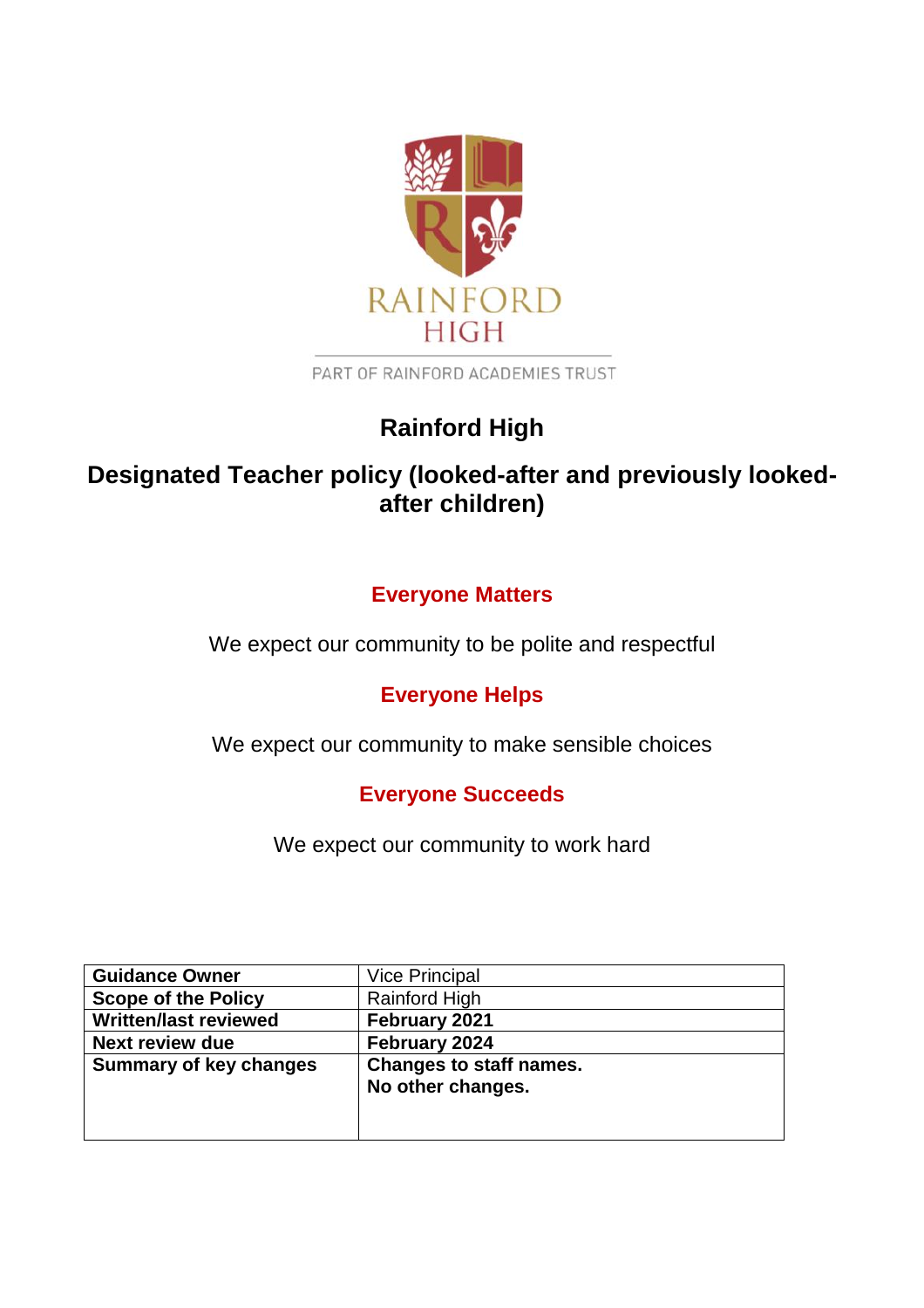# **Contents**

### <span id="page-1-0"></span>**1. Aims**

The school aims to ensure that:

- A suitable member of staff is appointed as the designated teacher for looked-after and previously lookedafter children
- The designated teacher promotes the educational achievement of looked-after and previously looked-after children, and supports other staff members to do this too
- Staff, parents, carers and guardians are aware of the identity of the designated teacher, how to contact them and what they are responsible for

## <span id="page-1-1"></span>**2. Legislation and statutory guidance**

This policy is based on the Department for Education's [statutory guidance on the designated teacher for](https://www.gov.uk/government/publications/designated-teacher-for-looked-after-children)  [looked-after and previously looked-after children.](https://www.gov.uk/government/publications/designated-teacher-for-looked-after-children)

It also takes into account [section 2E](http://www.legislation.gov.uk/ukpga/2010/32/section/2E) of the Academies Act 2010.

This policy complies with our funding agreement and articles of association.

### <span id="page-1-2"></span>**3. Definitions**

**Looked-after children** are registered pupils that are:

- $\sum$  In the care of a local authority, or
- Provided with accommodation by a local authority in the exercise of its social services functions, for a continuous period of more than 24 hours

**Previously looked-after children** are registered pupils that fall into either of these categories:

They were looked after by a local authority but ceased to be as a result of any of the following:

- o A child arrangements order, which includes arrangements relating to who the child lives with and when they are to live with them
- o A special guardianship order
- o An adoption order

They appear to the governing board to have:

- $\circ$  Been in state care in a place outside of England and Wales because they would not have otherwise been cared for adequately, and
- o Ceased to be in that state care as a result of being adopted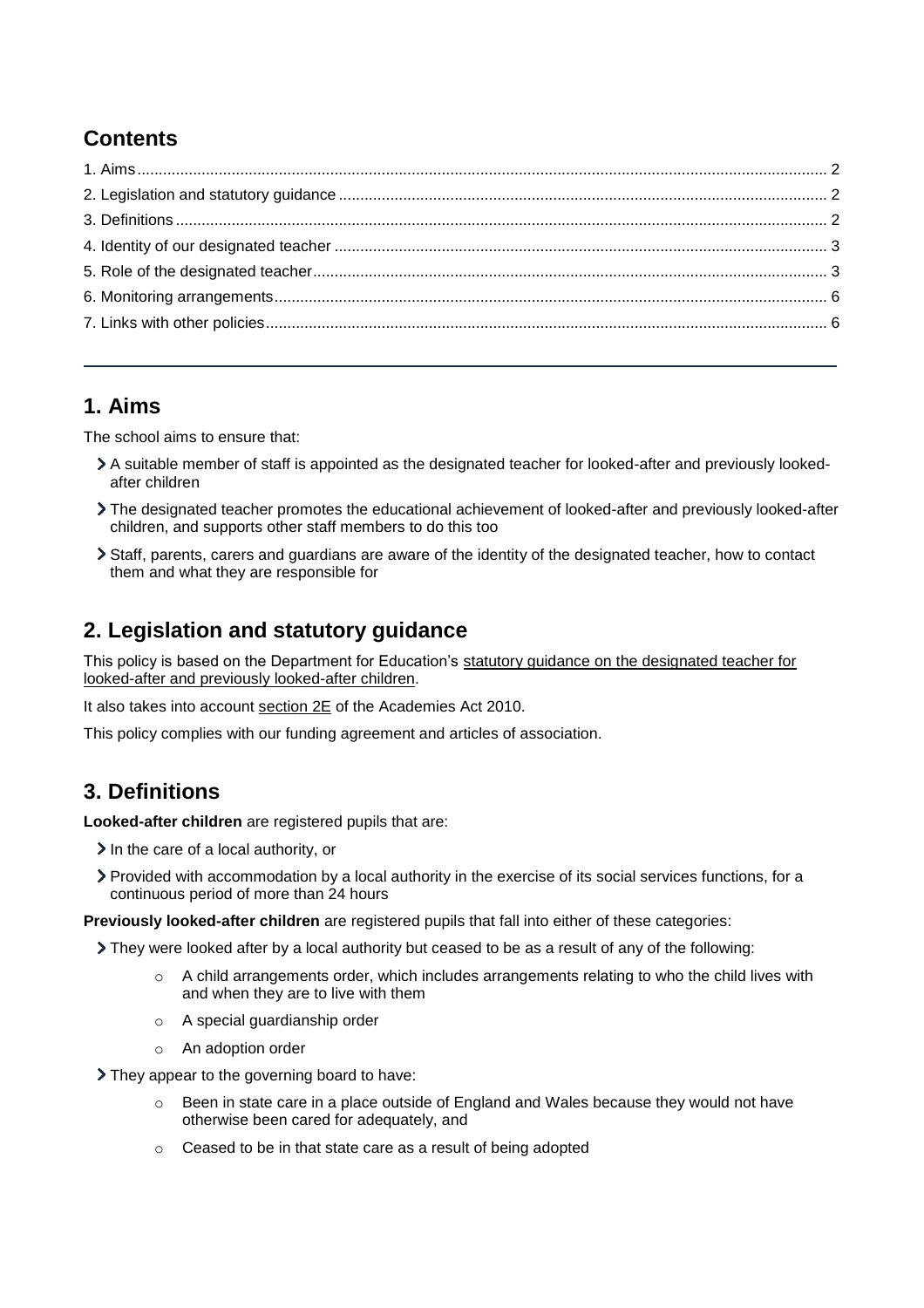**Personal education plan (PEP)** is part of a looked-after child's care plan that is developed with the school. It forms a record of what needs to happen and who will make it happen to ensure the child reaches their full potential.

**Virtual school head (VSH)** is a local authority officer responsible for promoting the educational achievement of their authority's looked-after children, working across schools to monitor and support these pupils as if they were in a single school. The VSH is also responsible for providing information and advice to schools, parents and guardians in respect of previously looked-after children.

### <span id="page-2-0"></span>**4. Identity of our designated teacher**

Our designated teacher is Mr Kenyon

You can contact them by email [j.kenyon@rainford.org.uk](mailto:j.kenyon@rainford.org.uk) or by phone 01744885914 ext. 114

Our designated teacher takes lead responsibility for promoting the educational achievement of looked-after and previously looked-after children at our school. They are your initial point of contact for any of the matters set out in the section below.

In addition to the designated teacher we have the below staff who support looked after children and postlooked after children. These form the key staff in the looked after/post looked after children team (LAC team):

| Mr White (Pupil Premium Pastoral Manager)             | m.white@rainford.org.uk      |
|-------------------------------------------------------|------------------------------|
| Mrs Cross (Disavantaged Student Lead)                 | l.cross@rainford.org.uk      |
| Mrs Litherland (Safeguarding and LAC Pastoral Leader) | p.litherland@rainford.org.uk |

### <span id="page-2-1"></span>**5. Role of the designated teacher**

#### **5.1 Leadership responsibilities**

The designated teacher will:

- Act as a central point of initial contact within the school for any matters involving looked-after and previously looked-after children
- Promote the educational achievement of every looked-after and previously looked-after child on roll by:
	- o Working with VSHs
	- $\circ$  Promoting a whole school culture where the needs of these pupils matter and are prioritised
- Take lead responsibility for ensuring school staff understand:
	- o The things which can affect how looked-after and previously looked-after children learn and achieve. For example, at Rainford we are developing our staff understanding of attachment and trauma
	- How the whole school supports the educational achievement of these pupils
- Contribute to the development and review of whole school policies to ensure they consider the needs of looked-after and previously looked-after children
- Promote a culture in which looked-after and previously looked-after children are encouraged and supported to engage with their education and other school activities
- Act as a source of advice for teachers about working with looked-after and previously looked-after children
- Work directly with looked-after and previously looked-after children and their carers, parents and guardians to promote good home-school links, support progress and encourage high aspirations
- Have lead responsibility for the development and implementation of looked-after children's PEPs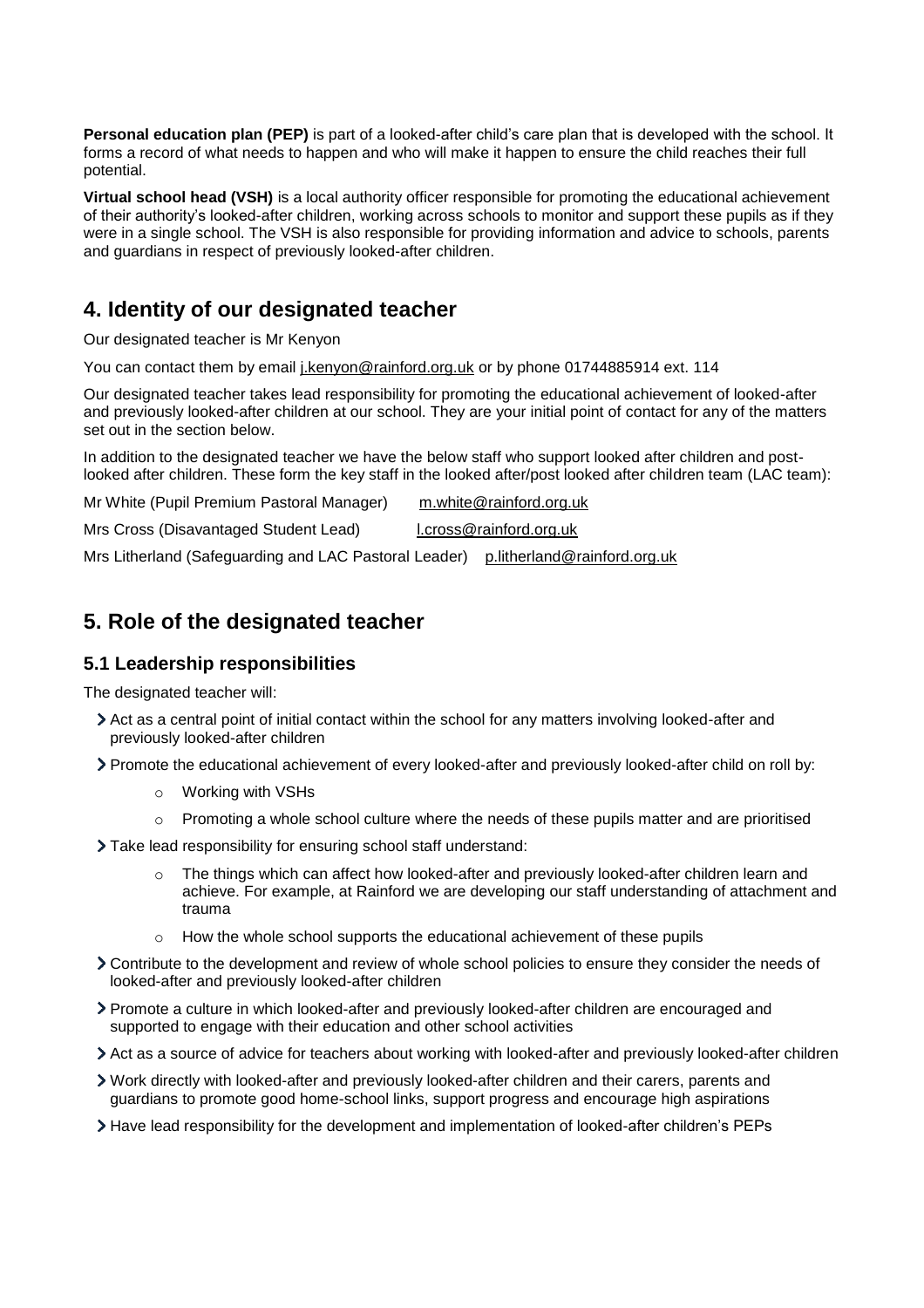- Work closely with the school's safeguarding team, where Mr Kenyon is the safeguarding lead, to ensure that any safeguarding concerns regarding looked-after and previously looked-after children are quickly and effectively responded to
- Involve parents and guardians of previously looked-after children in decisions affecting their child's education

#### **5.2 Supporting looked-after children**

The designated teacher will, with the support of the LAC team:

- Make sure looked-after children's PEPs meet their needs by working closely with the academic mentor other teachers to assess each child's specific educational needs
- Have overall responsibility for leading the process of target-setting in PEPs
- Monitor and track how looked-after children's attainment progresses under their PEPs.
- If a child is not on track to meet their targets, be instrumental in agreeing the best way forward with them in order to make progress, and ensure that this is reflected in their PEP
- Ensure the identified actions of PEPs are put in place
- During the development and review of PEPs, help the school and relevant local authority decide what arrangements work best for pupils
- > Ensure that:
	- $\circ$  A looked-after child's PEP is reviewed before the statutory review of their care plan this includes making sure the PEP is up to date and contains any new information since the last PEP review, including whether agreed provision is being delivered
	- $\circ$  PEPs are clear about what has or has not been taken forward, noting what resources may be required to further support the child and from where these may be sourced
	- $\circ$  The updated PEP is passed to the child's social worker and VSH ahead of the statutory review of their care plan
- Transfer a looked-after child's PEP to their next school or college, making sure it is up to date and that the local authority responsible for looking after them has the most recent version

#### **5.3 Supporting both looked-after children and previously looked-after children**

The designated teacher will:

- Ensure the specific needs of looked-after and previously looked-after children are understood by staff and reflected in how the school uses pupil premium funding
- Work with VSHs to agree how pupil premium funding for looked-after children can most effectively be used to improve their attainment
- Help raise the awareness of parents and guardians of previously looked-after children about pupil premium funding and other support for these children
- Play a key part in decisions on how pupil premium funding is used to support previously looked-after children
- Encourage parents' and guardians' involvement in deciding how pupil premium funding is used to support their child, and be the main contact for queries about its use
- Ensure teachers have awareness and understanding of the specific needs of looked-after and previously looked-after children in areas like attendance, homework, behaviour and future career planning
- Be aware of the special educational needs (SEN) of looked-after and previously looked-after children, and make sure teachers also have awareness and understanding of this
- Ensure the [SEND code of practice,](https://www.gov.uk/government/publications/send-code-of-practice-0-to-25) as it relates to looked-after children, is followed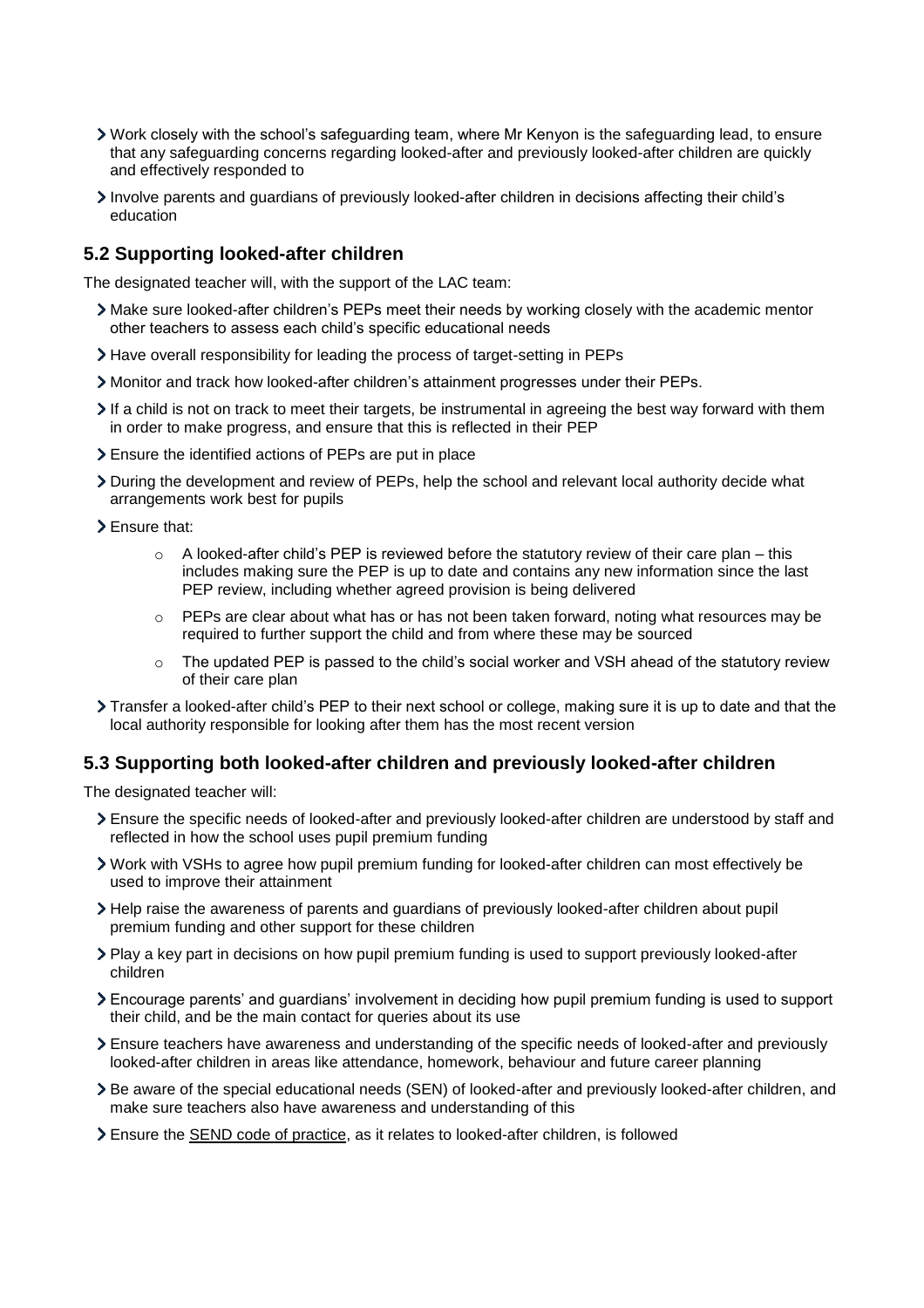- Make sure PEPs work in harmony with any education, health and care (EHC) plans that a looked-after child may have
- Ensure that, with the help of VSHs, they have the skills to identify signs of potential SEN issues in lookedafter and previously looked-after children, and know how to access further assessment and support where necessary
- Ensure that they and other staff can identify signs of potential mental health issues in looked-after and previously looked-after children and understand where the school can draw on specialist services
- Put in place robust arrangements to have strengths and difficulties questionnaires (SDQs) completed for looked-after children, and use the results of these SDQs to inform PEPs
- Put in place mechanisms for understanding the emotional and behavioural needs of previously lookedafter children

#### **5.4 Relationships beyond the school**

The designated teacher will:

- Proactively engage with social workers and other professionals to enable the school to respond effectively to the needs of looked-after and previously looked-after children
- Discuss with social workers how the school should engage with birth parents, and ensure the school is clear about who has parental responsibility and what information can be shared with whom
- Be open and accessible to parents and guardians of previously looked-after children and encourage them to be actively involved in their children's education
- Proactively build relationships with local authority professionals, such as VSHs and SEN departments
- Consider how the school works with others outside of the school to maximise the stability of education for looked-after children, such as:
	- o Finding ways of making sure the latest information about educational progress is available to contribute to the statutory review of care plans
	- o Ensuring mechanisms are in place to inform VSHs when looked-after children are absent without authorisation and work with the responsible authority to take appropriate safeguarding action. We work with St Helens by updating their welfare call daily.
	- $\circ$  Talking to the child's social worker and/or other relevant parties in the local authority regarding any decisions about changes in care placements which will disrupt the child's education, providing advice about the likely impact and what the local authority should do to minimise disruption
	- $\circ$  Making sure that, if a looked-after child moves school, their new designated teacher receives any information needed to help the transition process
- Seek advice from VSHs about meeting the needs of individual previously looked-after children, but only with the agreement of their parents or guardians
- Make sure that for each looked-after child:
	- There's an agreed process for how the school works in partnership with the child's carer and other professionals, such as their social worker, in order to review and develop educational progress
	- $\circ$  School policies are communicated to their carer and social worker and, where appropriate, birth parents
	- $\circ$  Teachers know the most appropriate person to contact where necessary, such as who has the authority to sign permission slips

Where a looked-after child is at risk of exclusion:

o Contact the VSH as soon as possible so they can help the school decide how to support the child to improve their behaviour and avoid exclusion becoming necessary